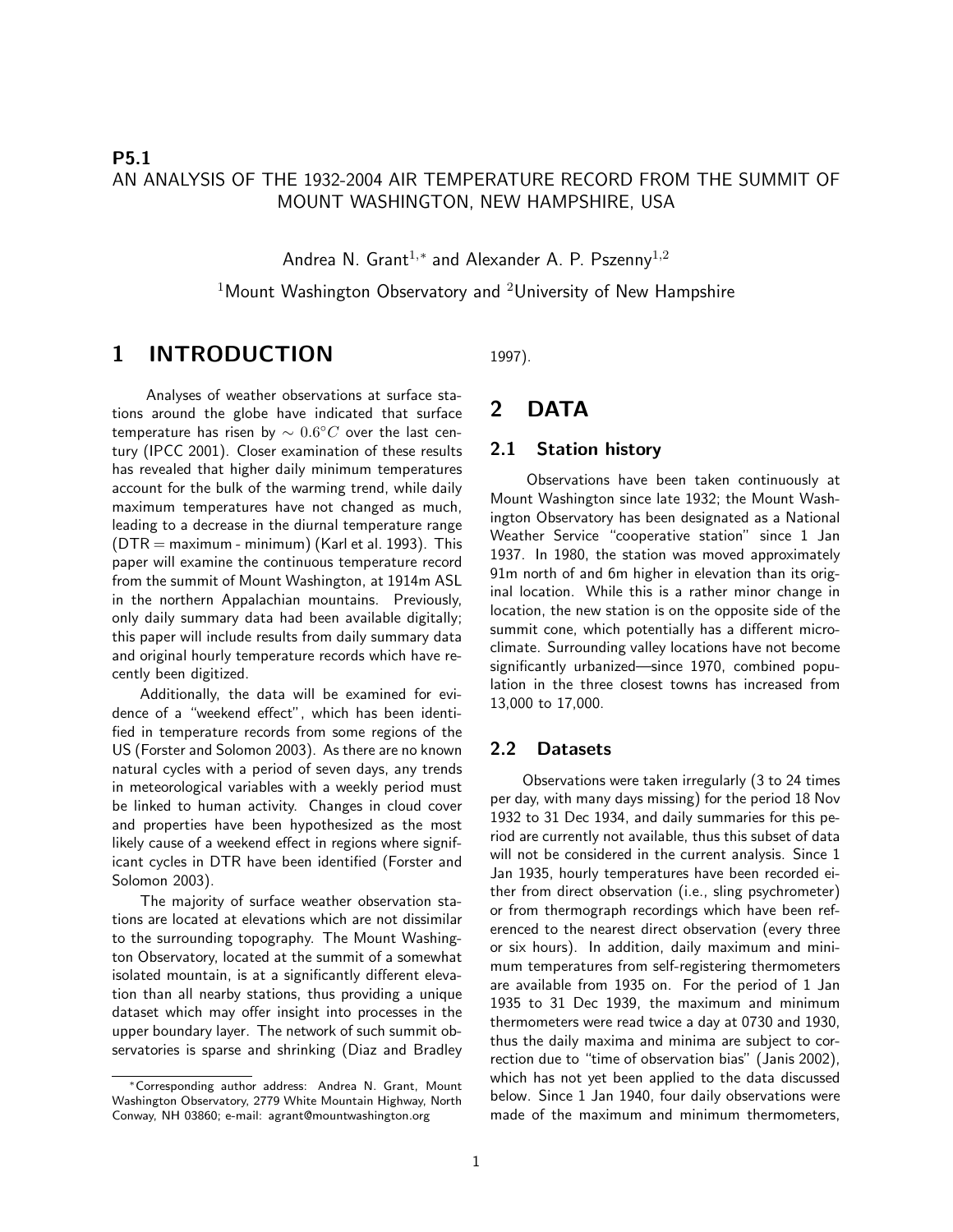at approximately 0100, 0700, 1300, and 1900 ( $\pm$  30 minutes), thus adequately representing the true local daily maximum and minimum (i.e., local midnight to midnight) (Janis 2002).

The two datasets examined here both cover the period of 1 Jan 1935 to 31 Dec 2003; the first is the hourly temperatures (called "hourly") and the second is the daily maximum and minimum from the self -registering thermometers (called "max-min"). The max-min record contains no missing data, while the hourly record is missing 85 complete days (days with more than three hours missing were discarded) and 45 other scattered individual observations. The max-min record was keyed in through a volunteer effort in the late 1990s and was manually checked for errors for this analysis. The hourly record was keyed in through a separate volunteer effort during winter 2003-2004, and was error checked through a combination of double keying and manual checking against the original paper records. Error rates are quantified at 0.03%, and all errors are less than  $4^{\circ}C$ , based on a graphical means of triple checking the data. Daily maximum, minimum, mean and DTR were calculated from the hourly dataset, and annual maximum, minimum, mean and DTR were calculated from both the hourly and the max-min datasets.

# 3 RESULTS

#### 3.1 Overall Trends

Annual averages of maximum, minimum, and daily average temperatures for the period 1935 to 2003 are plotted in Figure 1 along with results of linear regressions. Figure 2 shows annual averages of daily DTR over the same period. Maximum temperature has increased by  $0.32\degree C$  for the hourly dataset and  $0.24\degree C$  for the max-min dataset, while minimmum temperature has increased by  $0.39 °C$  for the hourly and  $0.38\degree C$  for the max-min, leading to a change in DTR of  $-0.16 °C$  for the hourly and  $-0.14 °C$  for the max-min. Figure 3 shows a breakdown of maximum, minimum, and average temperatures by season. Annual and seasonal results for the full record (1935 to 2003) are given in Table 1.

Statistical significance was tested for via Monte Carlo simulations ( $n = 10000$ ), as in Wilks (1995). For the 1935 to 2003 period, trends in the minimum and average were significant at the  $1\%$  level, while trends in the maximum and DTR were significant at the 5% level. The subset of data from 1939 to 1998 was also analyzed for comparison with Balling (www.greeningearthsociety.org/Articles/mtwash.htm); results are listed in Table 2. For



Figure 1: Temperatures and linear regressions for the 69 year record from max-min (circle with solid line) and hourly (triangle with dashed line) datasets.



Figure 2: DTR and linear regression for the 69 year record from max-min (circle with solid line) and hourly (triangle with dashed line) datasets.

the 1939 to 1998 period, trends in the minimum and DTR were significant at the 5% level, while trends in the maximum and average were not significant. The trends for the subset of years considered by Balling differ from the trends indicated by the longer period. Data from 1935 to 1939 had a greater range than the early 1940s. As both the max-min and hourly datasets show this increased range, it cannot be attributed to a time of observation bias in the max-min dataset. Inclusion of these early data in analyses directly impacts overall results. It is not clear why Balling did not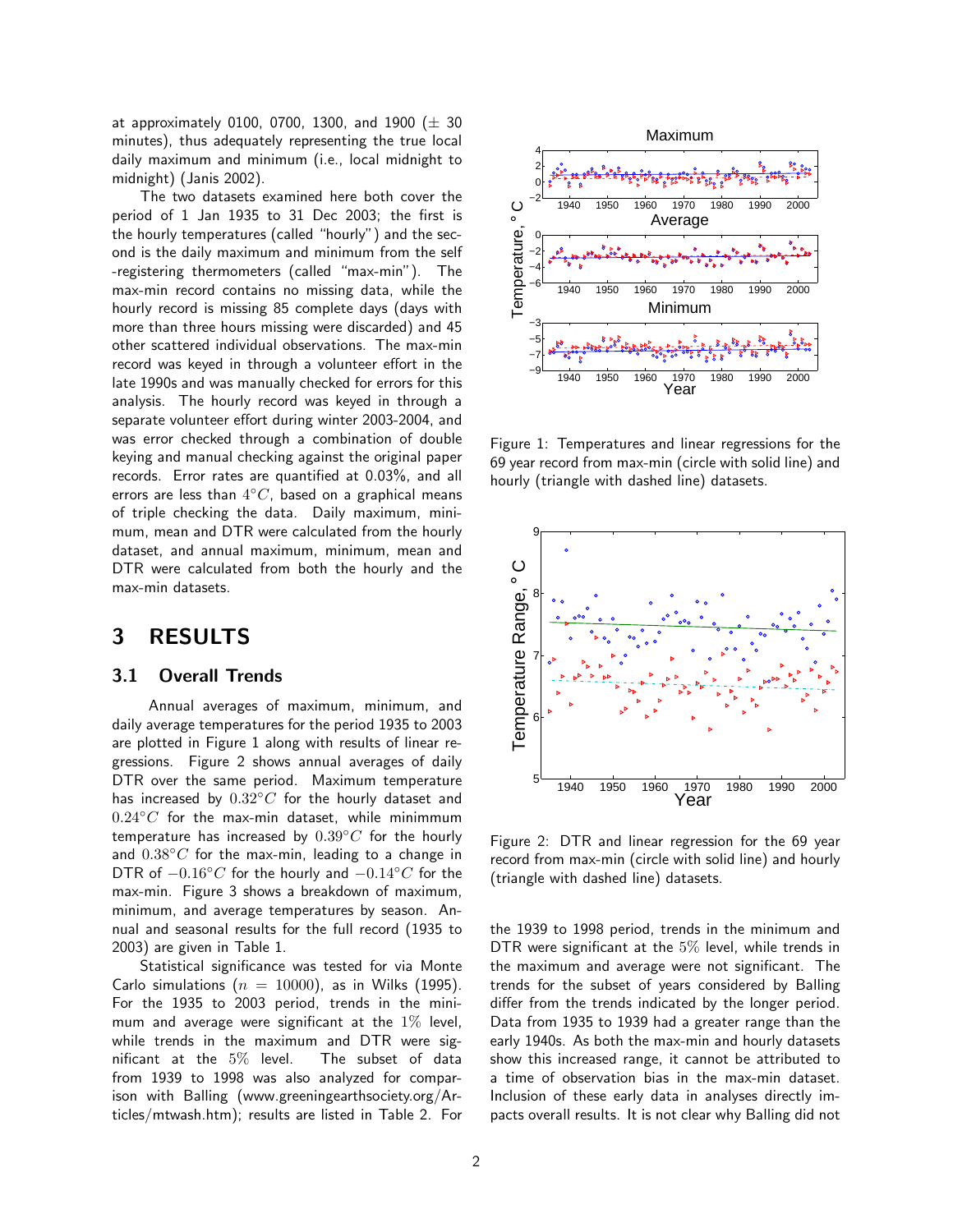

Figure 3: Maximum (circle), average (triangle), and minimum (diamond) temperatures by season for the 69 year record. Only max-min data are shown.

find a significant trend in the minimum temperature for the 1939 to 1998 period, while we did. Use of different statistical methods in one possibility; unfortunately Balling does not specify which method he used.

Analysis by season indicates that winter and spring have warmed by  $0.7$  to  $0.8^{\circ}C$  over 69 years in all parameters, significant at the  $1\%$  level for maximum, minimum, and average. Summer maximum temperatures have changed by  $\sim -0.4^{\circ}C$  over 69 years. Summer minima are increasing slightly, while all parameters for fall are decreasing, although these changes are not statistically significant.

### 3.2 Weekend Effect

An analysis was performed of the trends in DTR by day of week. Figure 4 shows changes in DTR averaged over "weekend" (Saturday, Sunday, and Monday) versus "weekday" (Wednesday, Thursday, Friday), after Forster and Solomon (2003). There is clearly no weekend effect in DTR. It is feasible that any weekly cycle might be phase shifted due to transport time, however, other clusterings did not reveal any trends, Table 1: Change over 1935:2003,  $°C$ 

Significance, based on Monte Carlo simulations with  $n = 10000$ , is indicated by: double underline  $(1\%)$ , single underline (5%)

|                  | Max         | Min     | Avg     | DTR          |
|------------------|-------------|---------|---------|--------------|
| Annual (hourly)  | 0.32        | 0.39    | 0.32    | $-0.16$      |
| Annual (max-min) | 0.24        | 0.38    | 0.31    | $-0.14$      |
| Winter (max-min) | <u>0.77</u> | 0.65    | 0.71    | 0.12         |
| Spring (max-min) | 0.76        | 0.84    | 0.80    | $-0.08$      |
| Summer (max-min) | $-0.37$     | 0.09    | $-0.14$ | <u>-0.46</u> |
| Fall (max-min)   | $-0.16$     | $-0.07$ | $-0.11$ | $-0.09$      |

|                            | Table 2: Change over 1939 to 1998, $\degree C$ re-       |  |  |  |
|----------------------------|----------------------------------------------------------|--|--|--|
|                            | ported by Balling (www.greeningearthsociety.org/Ar-      |  |  |  |
|                            | ticles/mtwash.htm) and for the full period of the record |  |  |  |
| $(1935 \text{ to } 2003).$ |                                                          |  |  |  |

Significance is indicated by: double underline (1%), single underline (5%)

|                     | Max     | Min  | Avg  | DTR     |
|---------------------|---------|------|------|---------|
| Hourly              | $-0.03$ | 0.25 | 0.15 | $-0.28$ |
| Max-min             | 0.04    | 0.34 | 0.19 | $-0.30$ |
| Balling             | 0.04    | 0.27 | 0.16 | $-0.23$ |
| 1935:2003 (hourly)  | 0.32    | 0.39 | 0.32 | $-0.16$ |
| 1935:2003 (max-min) | 0.24    | 0.38 | 0.31 | -0.14   |

nor did seasonal clustering of the "weekend" versus "weekday" data. This is consistent with the findings of Forster and Solomon (2003) which found no significant weekend effect in the Northeastern U.S. These results are not surprising for Mount Washington, as the majority of aerosols implicated in the weekend effect are located within the boundary layer. The summit of Mount Washington, at 1914m, is usually near the top of the boundary layer and above the majority of the aerosol column.

# 4 CONCLUSION

Significant trends were found in the 69 year temperature record of Mount Washington. Average temperature has increased by  $0.3 \pm 0.08$ °C for the period 1935 to 2003  $(0.4\degree C$  per century), which is comparable to long term trends for interior northern New England (NERAG 2001). As with most stations, Mount